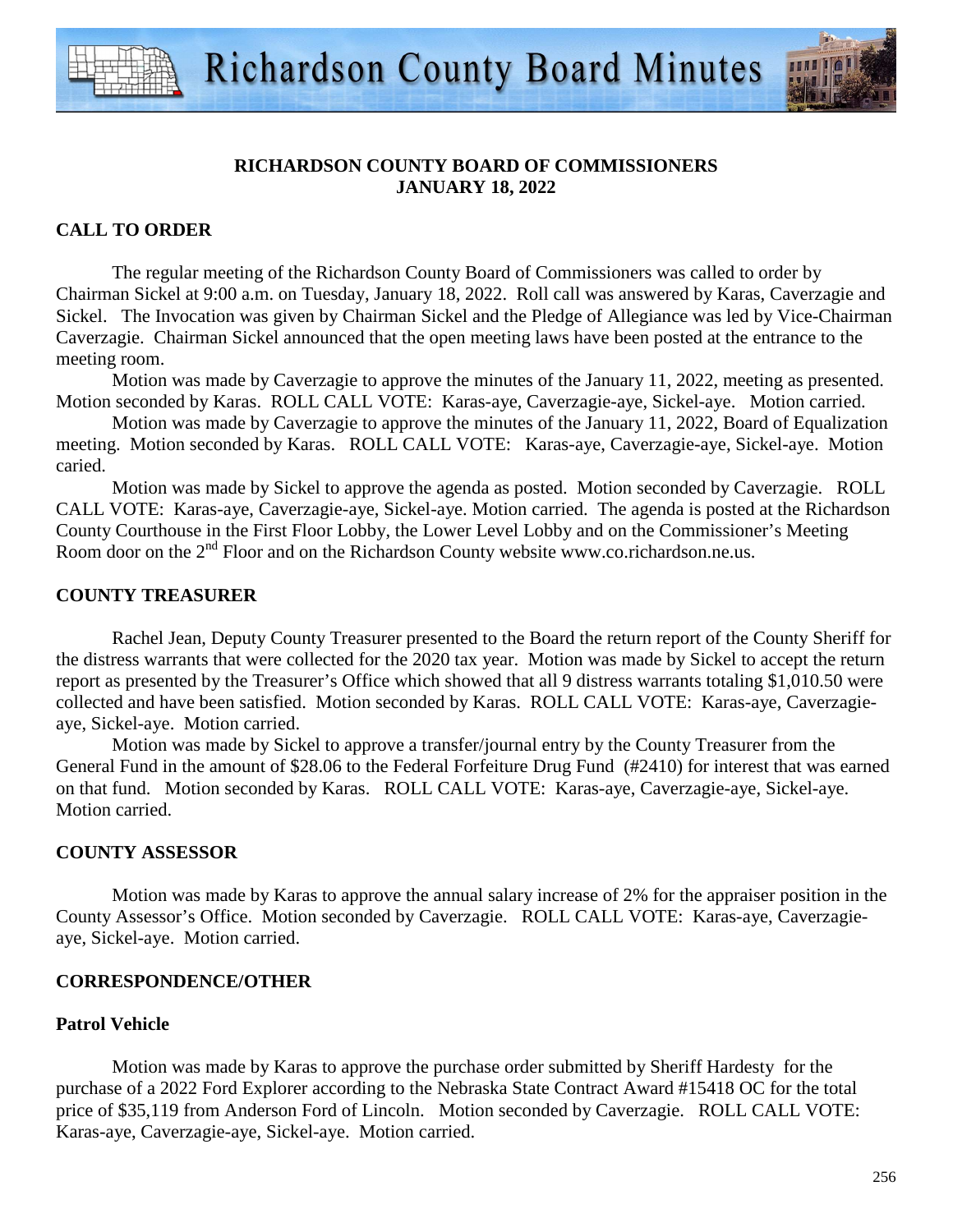

# **CLAIMS**

Motion was made by Caverzagie to allow the payment of all claims that were submitted today. Motion seconded by Karas. ROLL CALL VOTE: Karas-aye, Caverzagie-aye, Sickel-aye. Motion carried.

> *(The claims listed below are available for public inspection at the office of the County Clerk during regular business hours.)*

## January 18, 2022 CLAIMS (Cont.)

### **GENERAL FUND**

| Aitken, Nick, reimb              | 50.01      |
|----------------------------------|------------|
| Amazon, supp                     | 64.16      |
| Ankrom, Jami, reimb              | 174.72     |
| Best Buy Business, supp.         | 799.99     |
| Des Moines Stamp, supp           | 139.00     |
| Falls City Mercantile, supp      | 48.20      |
| Fritz, Kari, reimb               | 75.00      |
| Hometown Floral, supp.           | 58.95      |
| Humboldt Standard, adv           | 10.12      |
| Hy-Vee, supp                     | 8.48       |
| Kex Rx, supp                     | 1074.14    |
| NE Health & Human Services, serv | 93.00      |
| NE Weed Control Assn., fees      | 120.00     |
| Nolte, Sean, reimb               | 41.21      |
| Physicians Laboratory, serv      | 257.00     |
| Pitney-Bowes, supp               | 170.74     |
| ProServ Business Systems, serv   | 164.38     |
| Region V Services, serv          | 3721.50    |
| Richardson County Clerk, reimb   | 15.20      |
| Sickel, David, reimb             | 259.84     |
| SMPC, serv                       | 325.75     |
| Spartan Nash, supp               | 255.43     |
| Unifirst, serv                   | 38.00      |
| Wolfe's Printing, supp           | 404.56     |
| <b>TOTAL GENERAL FUND</b>        | \$8,369.38 |

#### **ROAD & BRIDGE FUND**

| Martin Marietta Materials, rock     | 5837.82     |
|-------------------------------------|-------------|
| NPPD, serv                          | 69.11       |
| Operation & Expense Account, reimb  | 119.99      |
| Sapp Bros., fuel                    | 5490.90     |
| Unifirst, supp                      | 45.49       |
| <b>TOTAL ROAD &amp; BRIDGE FUND</b> | \$11,563.31 |